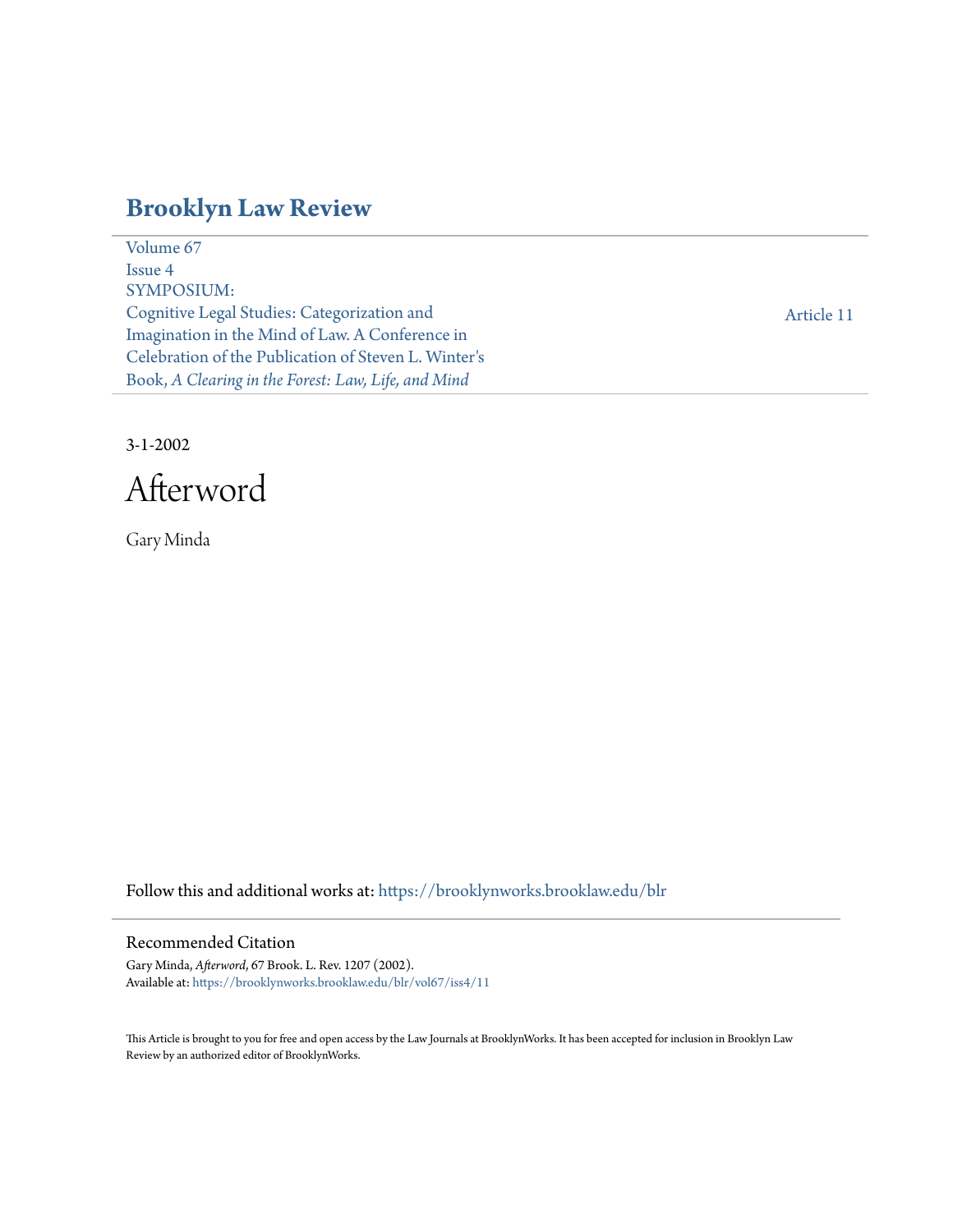## AFTERWORD

## STEVE WINTER'S *A CLEARING IN THE FOREST\**

## *Gary Mindat*

Law is a cerebral enterprise. Much of what happens, happens in the mind. One might think that lawyers, judges, and legal academics would have developed by a sophisticated understanding of how the legal mind does its work in the law. And, yet surprisingly, until now, there is no serious body of literature on the workings of the legal mind. How is it that judges and lawyers have entirely overlooked the important role of human cognition in the law? And what permits judges and lawyers to say without any queasiness that they know what it means to "think like a lawyer" when they in fact know so little about how lawyers think? These are questions that call out for a response and yet, not until now, few have bothered with such questions. The fact is, we are still in the dark ages when it comes to understanding how the mind works in the law. In this Symposium, readers have an opportunity to consider one of the first academic efforts to explain how humans actually make legal reasoning possible.

By most accounts, the mind is the thinking machine that processes information and permits lawyers to "think like a lawyer." And, how does this machine actually do its work? In law school, law students learn logic and fallacy of legal arguments. The "IRAC" method for writing law, as every law student is taught to learn, is based on syllogistic reasoning,

**<sup>\*</sup>** 02002. Gary Minda. **All** Rights Reserved.

t Visiting Professor of Law, St. John's University School of Law (2001-2002); Visiting Professor of Law, University of Miami School of Law (2002-2003); Professor of Law, Brooklyn Law School.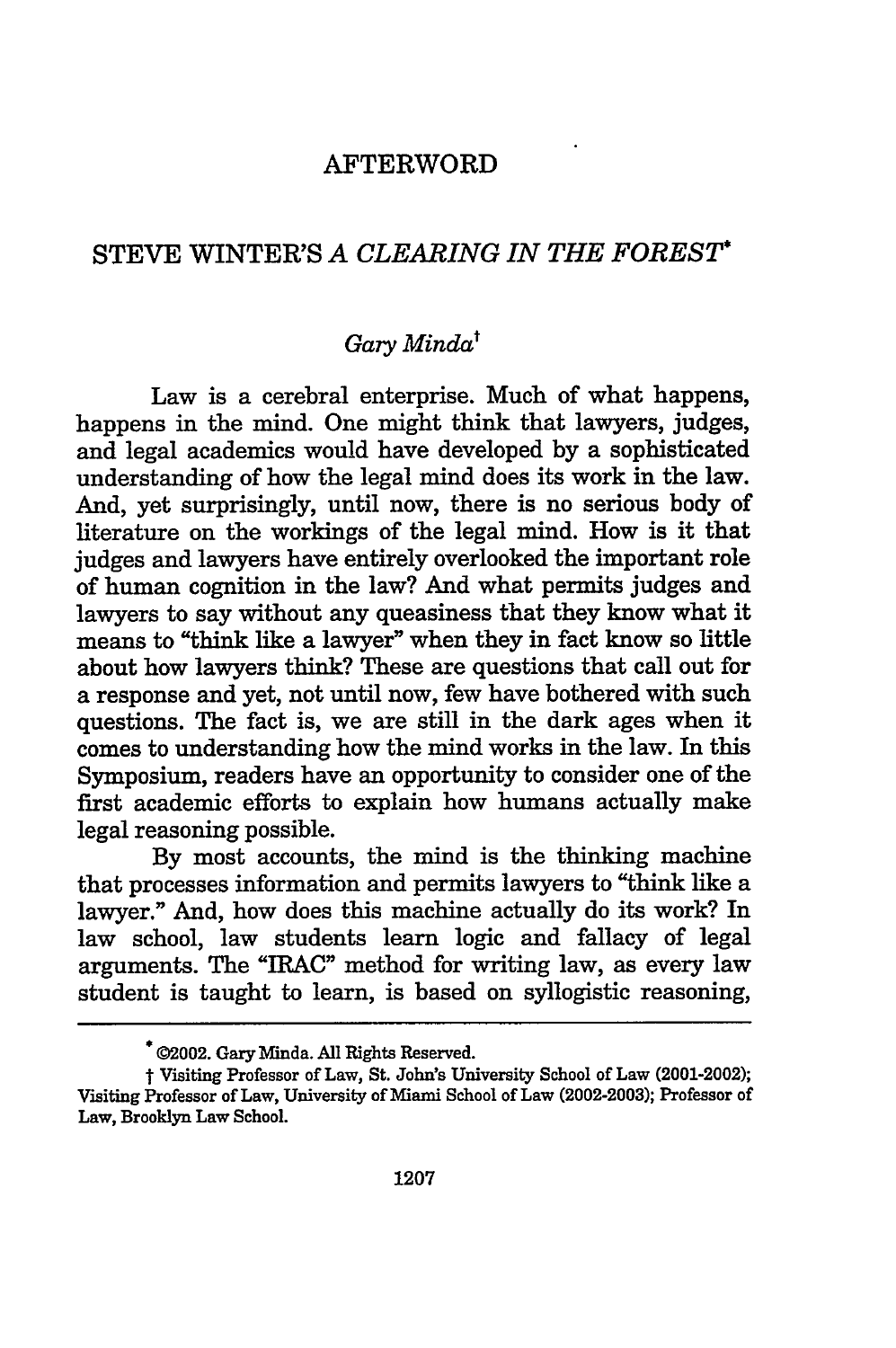which is thought to be the basic mode of legal reasoning in its purest sense. Issues are identified, relevant rules are discovered; the relevant rules are then "applied" to the facts, and out comes the "conclusion"-Judgment for plaintiff, or defendant. It is all about getting the "right" case in the "right" category. For sophisticated practitioners and judges, the reasoning process is a matter of common sense and pragmatic judgment. As Judge Richard A. Posner once described it in one of his famous moments of honest reflection: when confronted "roll up their sleeves" and "get a job done."<sup>1</sup> Of course, the messy job of "how to do it" is left largely unanswered. For Justice Scalia, legal reasoning is mainly the exercise in following the rules, with balancing and totality-ofcircumstances tests to cover those cases where the rules do not quite fit the facts.<sup>2</sup> As it turns out, however, balancing and totality of the circumstances are not the exception; they are usually the norm and when these tests are applied legal reasoning is far from consistent or predictable.

The fact is that there is little meaningful discussion to be found in the case law or in the legal literature on how reason does work in the law. Phrases like "reasoned elaboration" or "neutral principles" from the 1950s legal process culture only obfuscate what really happens when judges do law. An unescapable conclusion to be gleaned from the work of sophisticated legal philosophers like Ronald Dworkin is that reason is something that judges do when they make the law the "best it can be" with cryptic references to the "practical wisdom" of legal culture.' For all his grandiloquent talk of what philosopher-king judges might do in the law, Dworkin practices a kind of "as if' jurisprudence that never reveals how it is real world judges are supposed to "reason" their way to the right answer in the law. We are thus left wondering what exactly is it that judges and lawyers do when they are "doing" law?

**<sup>&#</sup>x27; Richard A. Posner,** *Bad Faith,* **NEW REPUBLIC, JUNE 9, 1997, at 34 (reviewing DUNCAN KENNEDY, A CRITIQUE OF** ADJUDICATION **(fin de siecle) (1997)). Antonin** Scalia, *The Rule of Law as a Law of Rules,* **56** U. CHI. L. REV. **1175,**

**<sup>1178-80 (1989).</sup>**

**<sup>3</sup>***See, e.g.,* RONALD **DWORKIN,** LAW'S **EMPIRE (1986).**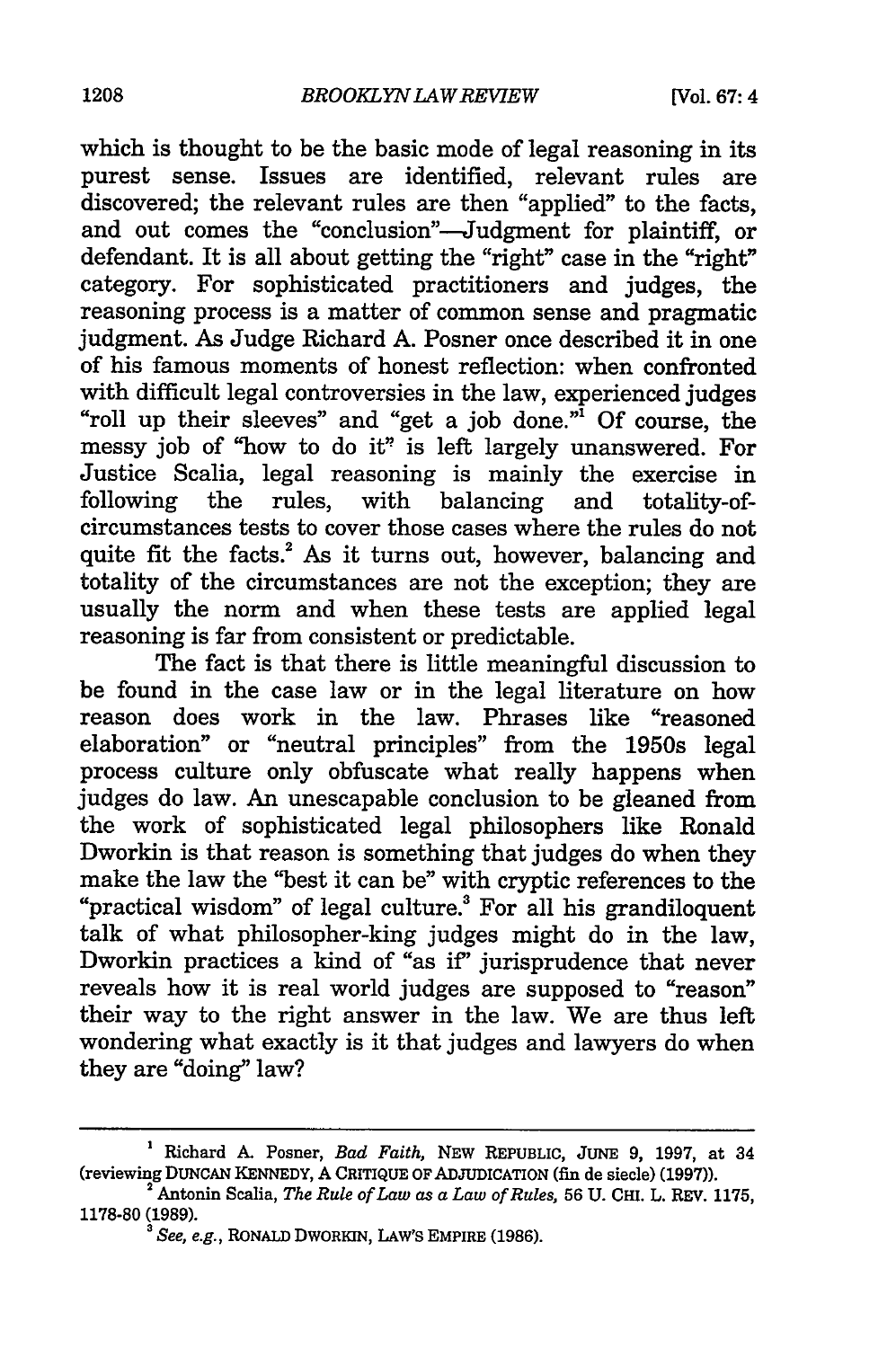Recent work in the interdisciplinary field of cognitive sciences, however, makes it possible for the first time to understand how reason in the law does work.<sup>4</sup> Much of the learning in cognitive science is coming to define a new field of legal studies known as cognitive legal studies, due largely to the work of Steven L. Winter.<sup>5</sup> We are celebrating with this symposium Winter's most recent text, *A Clearing in the Forest:* Law, Life, and Mind. A Clearing in the Forest<sup>6</sup> is the culmination of many years of work based on the recent findings of cognitive science about how the human mind works in the law. *A Clearing in the Forest* is a compelling meditation on how the new learning about human cognition is informing some of the most intuitive understandings of the reasoning process used in the law, as well as challenging many misunderstandings and misconceptions about the nature of reason itself. After reading Winter, one can no longer deny the relevance of cognitive science in the law.

#### **I.** THE CENTRAL METAPHORS

*A Clearing in the Forest* begins with a short story from William James' book, *On a Certain Blindness in Human Being.7* This story sets forth a metaphor that helps to explain Winter's account of how law works and why law is irrepressibly an imaginative, creative quality of human reason. The story is about a trip that William James took to the mountains of North Carolina. On that trip, James said that he learned something about how human imagination constrains meaning.

<sup>4</sup> The field of cognitive science is largely the result of the ground breaking works of George Lakoff and Mark Johnson. *See, e.g.,* GEORGE **LAKOFF** & MARK TURNER, MORE **THAN COOL REASON:** A FIELD **GUIDE** TO POETIc METAPHOR **(1989);** MARK JOHNSON, **THE BODY IN THE MIND: THE BODILY BASIS OF MEANING, IMAGINATION, AND REASON (1987); GEORGE LAKOFF, WOMEN, FIRE, AND DANGEROUS THINGS (1987); GEORGE LAKOFF & MARK JOHNSON, METAPHORS** WE **LIVE By (1980).**

*<sup>5</sup> See, e.g.,* Steven L. Winter, *Contingency and Community in Normative Practice,* **139 U. PA.** L. REV. **963 (1991);** Steven L. Winter, *Indeterminacy and Incommensurability in Constitutional Law,* **78 CAL.** L. REV. 1441 (1990); Steven L. Winter, *The Cognitive Dimension of the Agon Between Legal Power and Narrative Meaning,* **87 MICH.** L. REV. **2225 (1989).**

**<sup>6</sup>** STEVEN L. WINTER, A CLEARING IN THE FOREST: LAW, LIFE, AND MIND

<sup>(2001).</sup> <sup>7</sup> THE WRITINGS **OF WILLIAM JAMES: A COMPREHENSIVE EDITION 629, 630-31** (John J. McDermott ed., **1968).**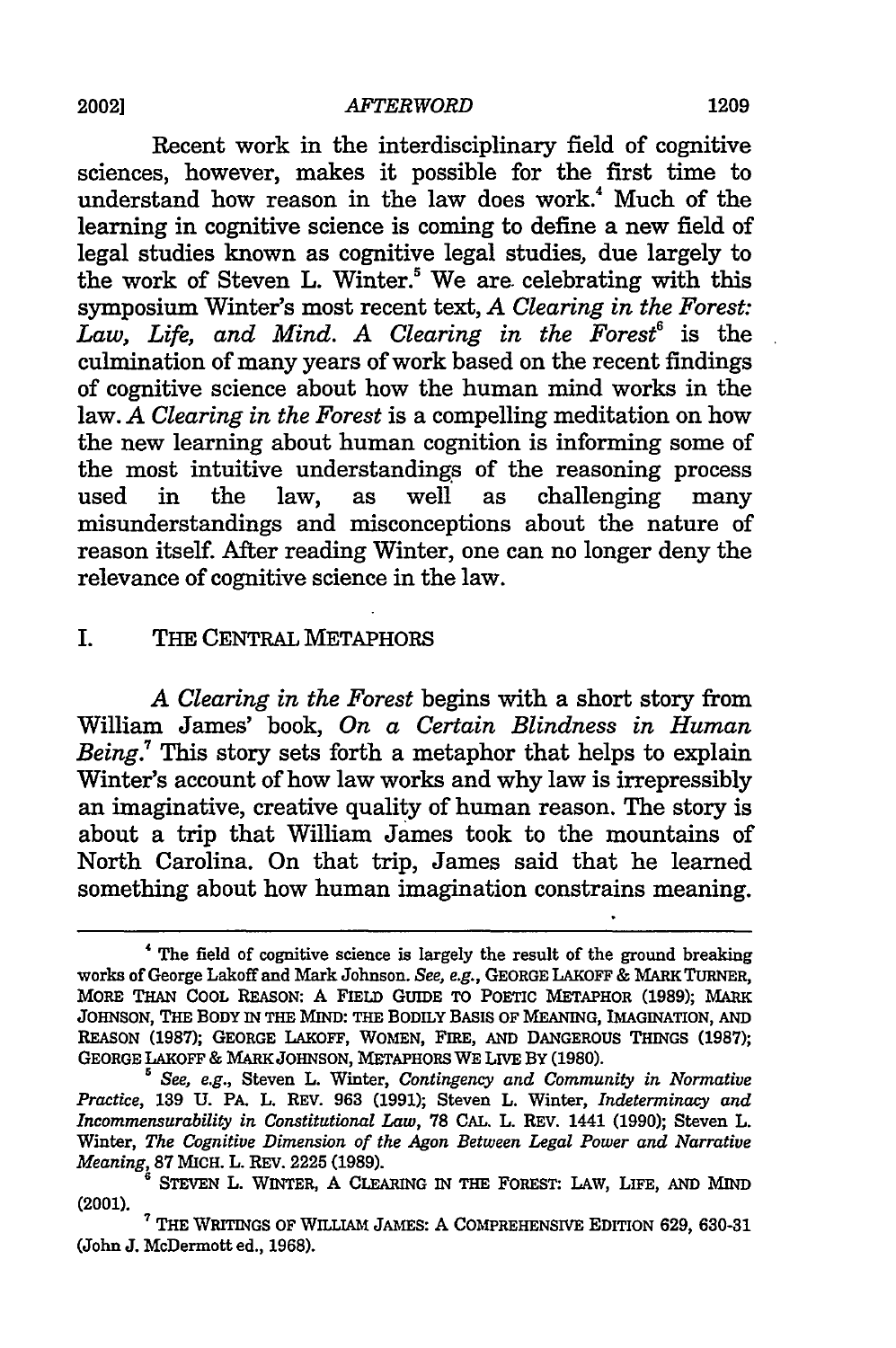James explains his initial impression of seeing the "coves" or "clearings" early settlers had cut into the forest in the valleys of the mountains to clear away a space for a log cabin and farm. In viewing these coves or clearings for the first time, James reports that his initial reaction was one of repulsion; what he saw was "unmitigated squalor." In viewing the remaining charred stumps where trees once stood, James remarks on the destruction of the forest, and how what had "improved" was "hideous, a sort of ulcer, without a single element of artificial grace to make up for the loss of Nature's beauty."9

In asking a mountaineer about this, James said he wanted to know "[w]hat sort of people are they who have to make these new clearings?"<sup>10</sup> The mountaineer replied: "All of us.... Why, we ain't happy here, unless we are getting one of these coves under cultivation."" James reports that in hearing this he instantly came to understand that he had been "losing the inward significance of the situation," and that his experience had blinded him to the meaning of the cove to the settlers.<sup>12</sup> Where the clearing had once been seen as destruction and "denudation," the same spaces could be seen as a source of pride and beauty by those who chopped away the trees and made the forest their home. As James came to see, when the people who lived there looked at the clearing and the "hideous stumps" they saw "personal victory **. . .** honest sweat, persistent toil and final reward."<sup>3</sup> The clearing that was "an ugly picture on the retina" to James, was to the people who lived in the clearings "a symbol redolent with moral memories and sang a very paean of duty, struggle, and success."<sup>14</sup>

One way to understand the relevance of James' story to Winter's project is to consider how the relationship between the "forest" and the "clearing" has been imaginatively used by writers to talk about the importance of law. Hence, in Robert

- *1 1Id.*
- 12 *Id.*

**14** Id.

 $\sum_{a}^{a}$  WINTER, *supra* note 6, at ix.<br>
<sup>10</sup> *Id.*  $\sum_{b}$ 

**<sup>13</sup>** WINTER, *supra* note 6, at **ix.**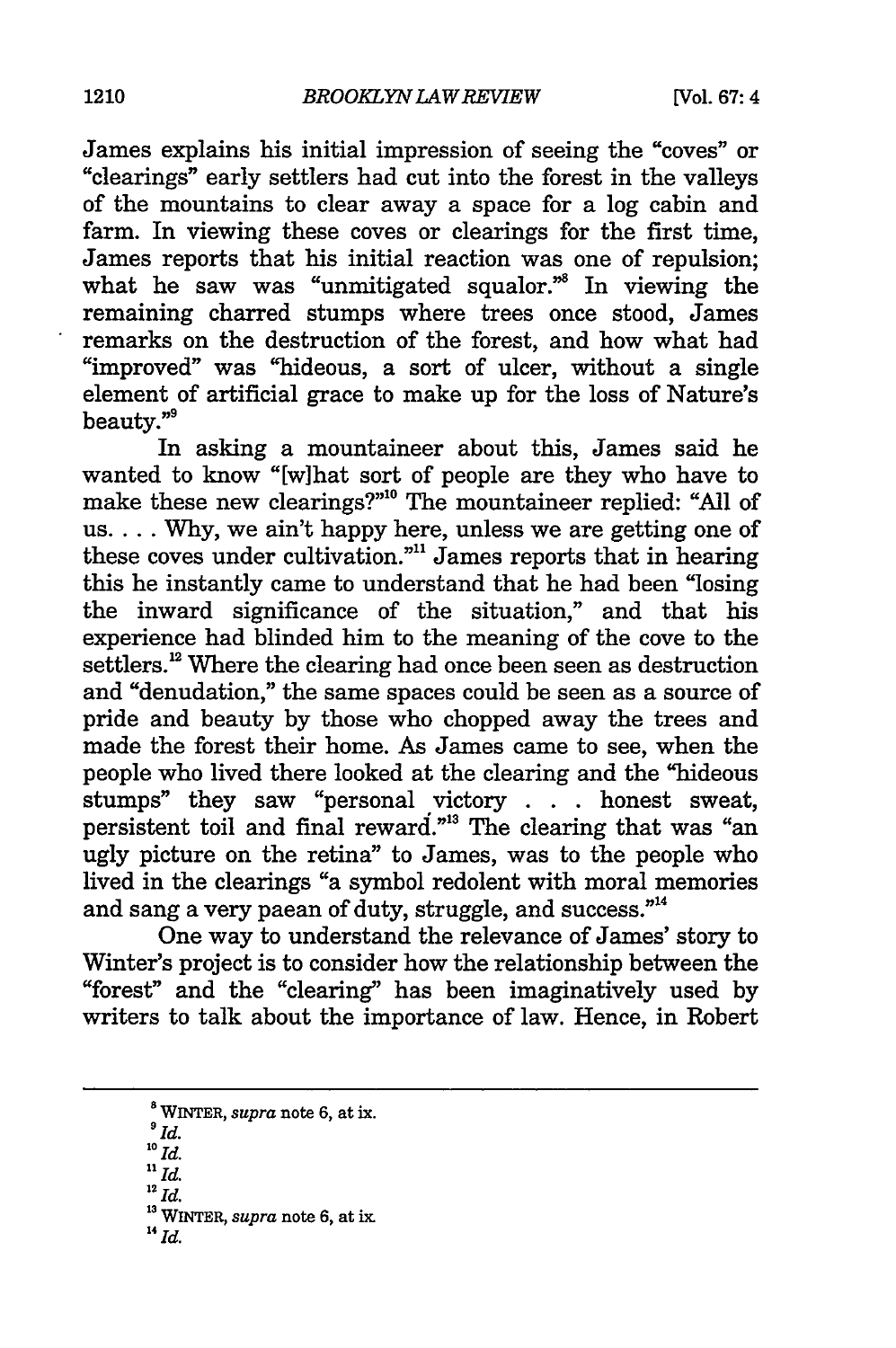Bolt's *A Man for All Seasons*,<sup>15</sup> another story that figures importantly in the beginning of Winter's book,<sup>16</sup> Bolt describes a conversation between Sir Thomas More and his future sonin-law, Roper, about the importance of showing deference to the law in the face of evil. Roper wants to do whatever is necessary to destroy evil, even if it means disregarding the law. Sir Thomas asks Roper: "What would you do? Cut a great road through the law to get after the Devil?" Roper responds: "I'd cut down every law in England to do that." Sir Thomas then explains:

Oh? And when the last law was down, and the Devil turned around on you-where would you hide, Roper, the laws all being flat? This country's planted thick with laws from coast to coast-man's laws, not God's-and if you cut them down-and you're just the man to do it-do you really think you could stand upright in the winds that would blow then $2^{17}$ 

Here, Robert Bolt relies upon his reader's imagination of a forest to derive the importance of the law. Each tree in the forest is a law, and if the trees are cut down they will not be any protection for man. Unlike James's story that focuses on the meaning of the "clearing"; Bolt encourages his reader to focus on the meaning of the trees in the forest for an understanding of why it is important to show fidelity to the law.

In beginning his book with these stories, Winter asks us to consider how human thought is "irreducibly imaginative."<sup>18</sup> When we read these stories we instinctively understand the meaning of the "forest" because we share the author's experiences with the forest. The forest can both protect us and be something that needs to be tamed and civilized. The shared experiences about the nature of a "forest" thus become domain from which we draw information for understanding something else. This is how metaphor works cognitively. We draw information from a domain that we know about to help explain the target domain of the unknown. Metaphor, of course, is only one of several cognitive mechanisms used in human thought

**<sup>&#</sup>x27;s ROBERT BOLT,** A **MAN FOR ALL SEASONS (1960).**

*<sup>&</sup>quot; See* WINTER, *supra* **note 6,** at **1.**

**<sup>&</sup>quot;7** BOLT, *supra* note **15,** at **66.**

**<sup>&</sup>quot;a** Winter, *supra* note **6, at 5.**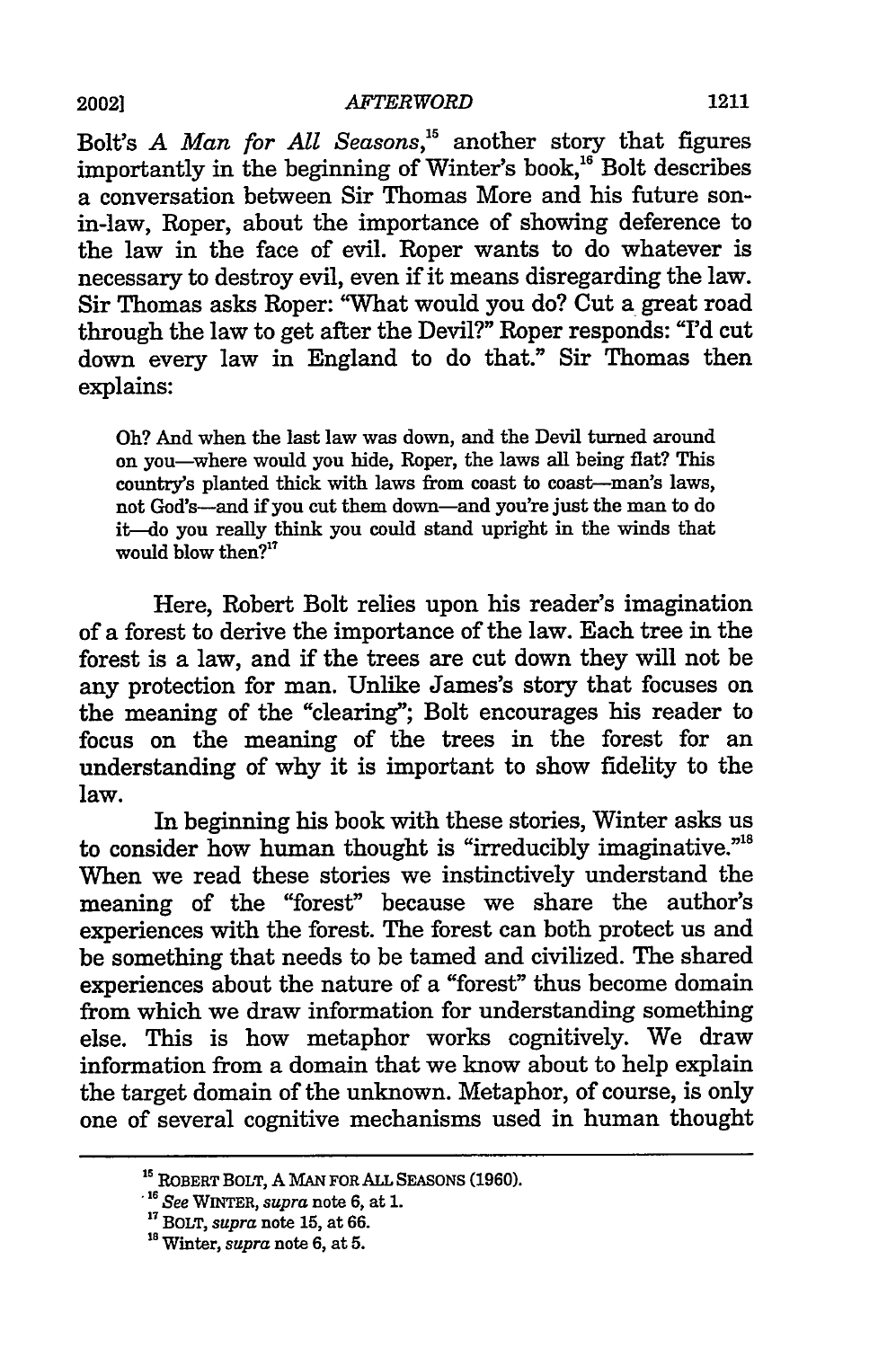that Winter explores to ascertain how reason works in the law. A principal claim of Winter's book is that developments in cognitive theory make it possible to describe the cognitive mechanisms that enable humans to reason.

What is striking about Winter's two introductory stories by James and Bolt is that they help to illustrate what is wrong with the way "reason" is understood in the law. As Winter explains, the standard account of legal reasoning is based on the "objectivist" view that "understands the world as made up of determinate, mind-independent objects with inherent characteristics or 'essences.'"19 The basic notion that is widely held is that "reason" works because we can ascertain the truth of observable features of our world. In thinking of reason in this way, it becomes easy to see why those in the law would think of legal reasoning as "abstracting from a judicial opinion or other authoritative legal text the principles that express the necessary and sufficient conditions, properties, or criteria that characterize it."<sup>20</sup>

Winter argues that this is not how we actually reason in the law. As literary writers know, however, reason is imaginative and grounded in shared experience. Winter can thus be read as advancing a literary or poetic insight. He proclaims: "[R]ationality is imaginative and grounded means, quite simply, that we use physical and social experience and general cultural knowledge to categorize and understand."<sup>21</sup> Much of the effort of legal theorists is based on the goal of justifying law as a constraint on the human mind. Hence, Sir Thomas tells Roper that all hell will be unleashed if others follow his advice and fail to follow the commands of the law. Constraint is what keeps judges in line and it is constraint that is thought to limit judicial imagination. This is why Richard A. Posner does not believe that law and literature have much in common; lawyers and judges, unlike literary writers, are required to follow and respect the conventions of the law.<sup>22</sup> Much of the writing about law is thus aimed at justifying law as constraint; meta-theories are offered and considerable time

*<sup>&</sup>quot; Id.* at9.

<sup>20</sup> **Id.** at **7-8.**

<sup>21</sup> Id. at **12.**

<sup>22</sup>*See* **RICHARD A.** POSNER, LAW **AND** LITERATURE: **A MSUNDERSTOOD** RELATION **(1988).**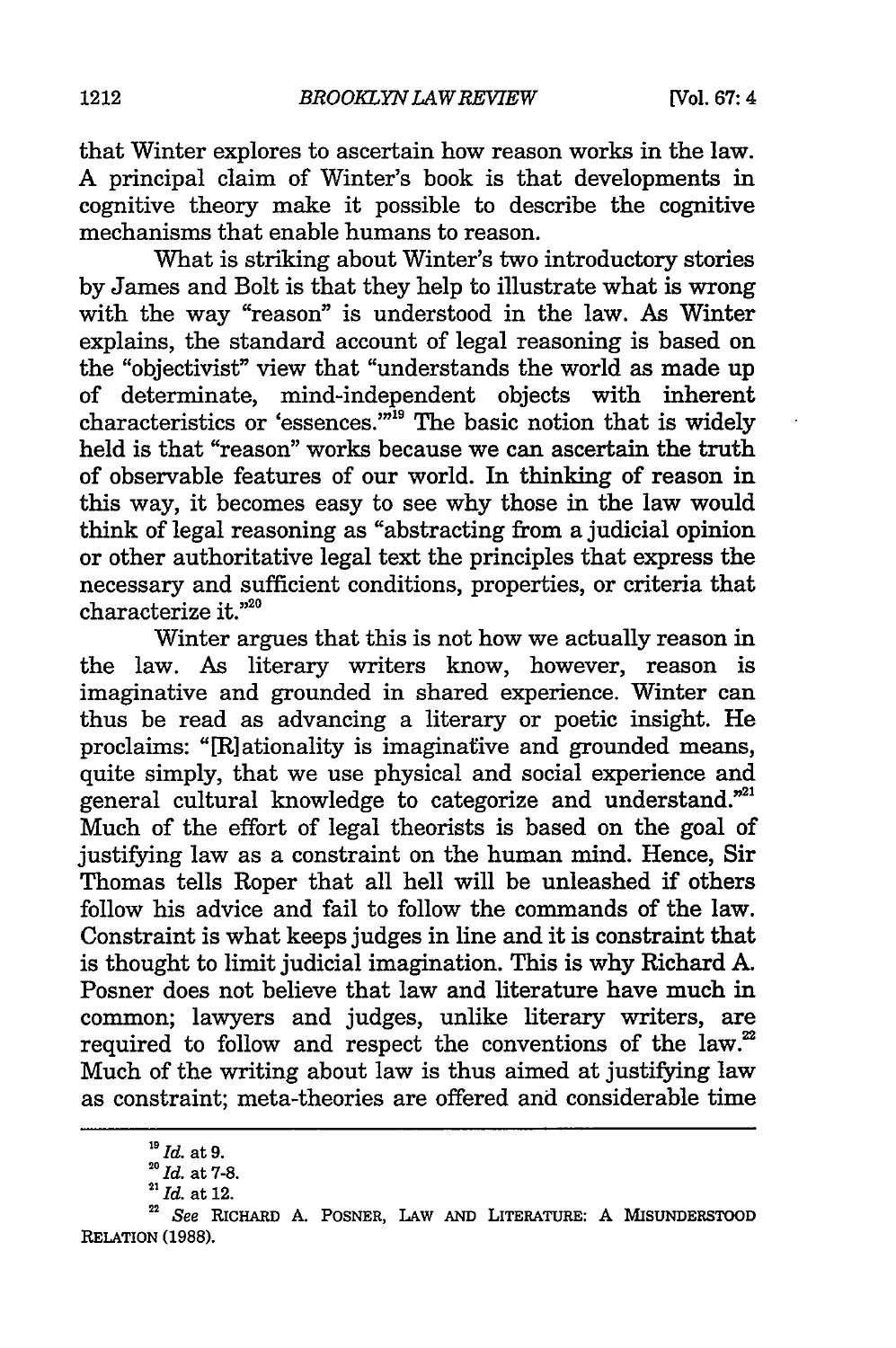is devoted to debating the existence or non-existence of reasons for constraint.

A second principle claim of the book is that in order to understand how the mind does work, we need to "shift our focus away from metastructures (or lack thereof) to the cognitive and cultural infrastructures, if we are going to make any sense of the phenomenon of law."<sup>23</sup> Instead of looking outside to find the structures that are thought to give law regularity as a source of constraint on human action, Winter examines the inner world of human cognition.<sup>24</sup> The fact that the law *does* work is what Winter wants to explain. He argues that by looking to the infrastructures of human cognition we can begin to understand how and why the phenomena of human persuasion works in the law to give law its regularity in application and predictability. The "recurring structure" and "repeatable pattern" that we find in law can in fact be explained cognitively in terms of the bodily experiences and cultural context.<sup>25</sup>

In this important sense, Winter's text helps to bring out the significance of mental *context* for better understanding the contingent nature of legal thought. Winter wants us to read the law by considering the viewpoint of the mountaineer in William James' story. Winter wants us, in other words, to understand that *"legal meaning* must be lived if it is to continue to be recognized as such.<sup>226</sup> In order to *live* in the life of the law one must come to grips with the human dimension of cognitive thought as it works in the law to *do* things. The promise of cognitive legal studies is that it offers us a way to better understand how concepts and rights in the law are connected to human imagination grounded in the world of experience and culture.

When William James saw the coves cut into the forest of the North Carolina mountains for the first time, his mind's eye reacted to the way humans had destroyed a beautiful forest. What he failed to see was the meaning of the coves for all of those who lived and died on the land. What he failed to see was that the coves cut into the forest were a source of beauty and

*<sup>24</sup>*WINTER, *supra* note **6,** at **11.** *Id.*

<sup>&</sup>lt;sup>25</sup> *Id.* at 333-47.

<sup>&</sup>lt;sup>26</sup> Id. at 351.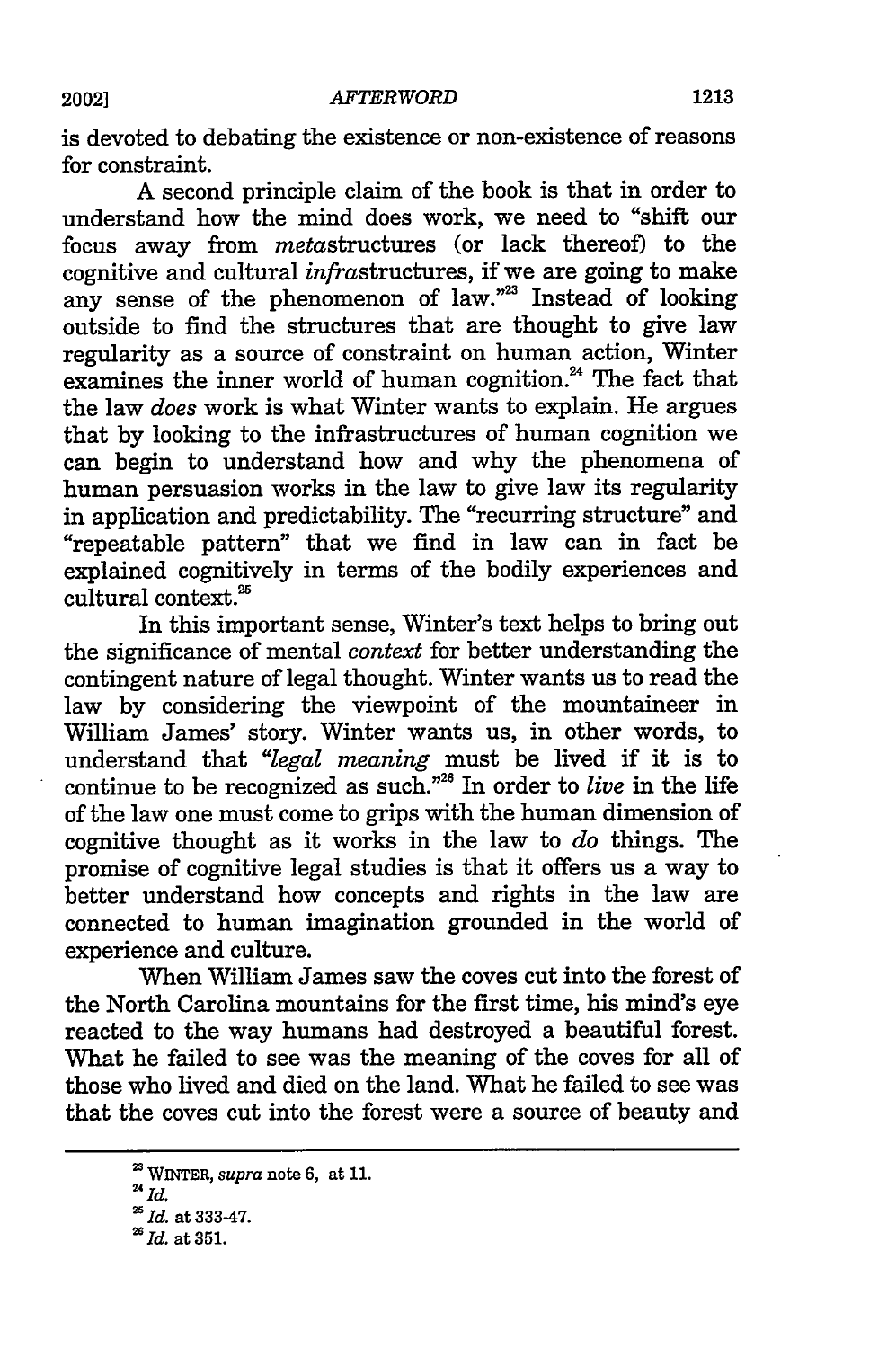hope for those who struggled to survive in the mountains. What James came to see was a new source of meaning in the practices and commitments of the people who lived on the mountains. Winter wants us to rediscover the meaning of our law in our own practices and commitments. To do what he wants us to do, we must first come to understand how reason in law actually works and what it means. This is what one can learn from reading Winter's text.

Winter's text demonstrates how "meaning-making" in the law is shaped and constructed from human imagination situated within a physical, cultural, social, and ideological milieu. I read Winter as arguing that we should better understand the meaning we make in the law in order to understand how law might better serve us in creating the kind of society we desire. For Winter, the new lessons about the mind should help us better understand how we can do things with the law in the course of constructing and reconstructing the world in which we live.<sup>27</sup> In doing so, we can discover what it means to be human in the law. As Winter explains:

[Oince we recognize that meaning is constituted in our imaginative interactions with the environment, we can begin to understand ourselves as human-that is, as beings who think in terms of our situation, form our categories in contact with our experience, and modify that situation and that experience by the meaning we discover in them.<sup>28</sup>

#### II. THE COGNITIVE INSIGHTS OF *A CLEARING IN THE FOREST.*

*A Clearing in the Forest* offers some important new ideas about how reason works in the law. Drawing from the work of George Lakoff and Mark Johnson and other cognitive scientists, Winter develops his insights from three basic ideas about the nature of human cognition: (1) reason in the law is embodied and imaginative and not syllogistic and logical as some believe; (2) metaphor is a central modality of reason in law, and not merely an ornamental device used to spice up language; and (3) ideas and concepts in the law can be shown

*<sup>27</sup> Id.* at **356.**

**<sup>28</sup>**WINTER, *supra* note **6,** at **356-57.**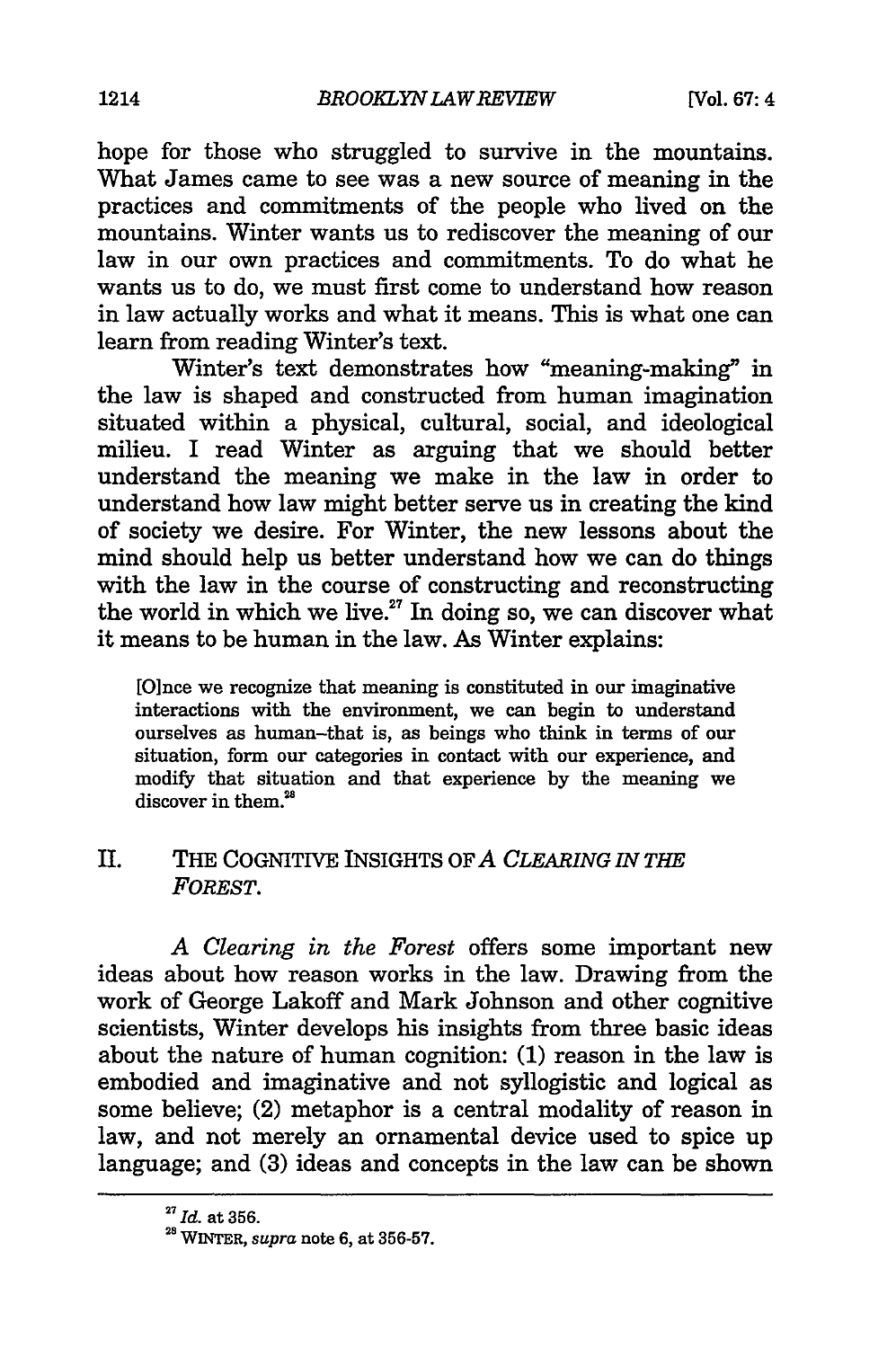to have a contingent grounding in human experience.<sup>29</sup> These three insights challenge some of the basic notions about how language, reason, concepts, and categories work to give meaning to things in the law and how law's claim to reason can

be put into question. My own work in the law of boycott reveals how Winter's three foundational principles of human cognition can explain the mess that judges have created with their use of traditional forms of legal reasoning in dealing with boycott questions in different substantive areas of the law.<sup>30</sup> Judges have organized their knowledge and understandings of boycott phenomena by reference to imaginative categories structured by idealized cognitive models ("ICMs") of boycott. These models are used in adjudication to create legal categories that distinguish between boycotts of different groups-labor, civil rights, and commercial organizations. The legal categories operate as fixed points in legal reasoning, even though the imaginary boundary lines between the categories are quite transparent and highly revisable. The models give rise to distinct prototypical cognitive effects that judges use to render what they believe to be legally correct answers about boycott activities of different groups in society.

Thus, labor boycotts, framed by an ICM arising out of the meaning of Trade Union unrest in the early part of the last century, have been used to deny otherwise peaceful, and obviously political, labor boycotts of constitutional protection under the First Amendment. On the other hand, civil rights boycotts, framed by an ICM arising out of governmentally sanctioned racial discrimination, have been accorded First Amendment protection. The inconsistency posed by the case law is never seriously examined because the models used to frame legal analysis about boycotts arise from substantively different imaginative grounds—mob violence (labor), democratic participation and self-help (civil rights), or competitive process (business/antitrust). What reveals the imaginative and metaphoric nature of the boycott decisions are the colorful images that judges use to justify their results. In the early common law of labor boycotts, judges labeled

*<sup>29</sup> Id.* at 5-6.

**<sup>30</sup> GARY** MINDA, **BOYCOTt IN AMERICA:** How **IMAGINATION AND** IDEOLOGY **SHAPE THE LEGAL** MIND **(1999).**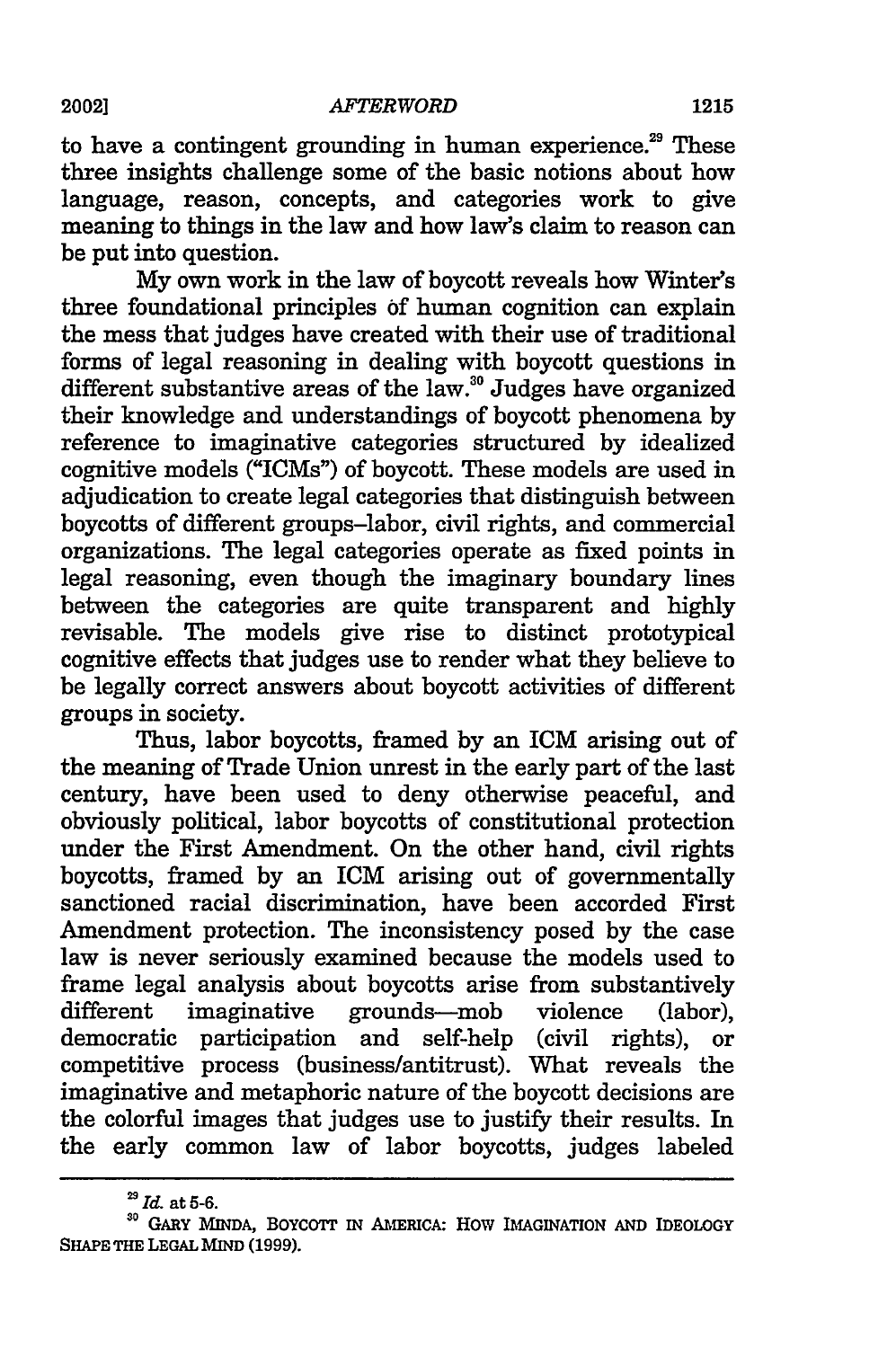otherwise peaceful labor boycotts as "acts of murder," and even today secondary boycotts are described as if they were like "cancer" that must be cut out of the body.3' The imaginative representation of boycott as "murder" seems strange, but it makes perfect sense in light of the prototypical effects of an imagined category of boycott that equates peaceful laborboycott activity with uncivilized, animalistic behavior.

We cannot expect to understand how legal reasoning works in the law of boycott, or anywhere else for that matter, until we understand how metaphor performs cognitively to justify and legitimate highly contested issues in the law. We can continue to pretend that the law is neutral and logical, but only if we deny the metaphoric nature of how reason works. As Gary Peller has insisted: "[Llegal discourse can present itself as neutral and determinate only to the extent it denies its own metaphoric starting points."<sup>32</sup>

*A Clearing in the Forest* offers a methodology for discovering the metaphoric starting points of law's reason. In doing so, Winter helps to reveal the politics of law which critical legal studies scholars famously argued in their earlier critiques of law's reason.<sup>33</sup> Winter uses the new learning about the way the mind works from cognitive science to explore why law does work as "law" and why law is a profoundly ideological activity. Law works as "law" because judges and practitioners rely upon a shared "social process of persuasion" that operates in terms of background normative experience.

For example, when judges thought of labor boycotts as "acts of murder" in early common law, they relied upon a highly ideological understanding of the meaning of labor associations that associated labor activity with acts of violence.<sup>34</sup> The horrific images of riotous mobs and bombs exploding, made famous in the history of the labor movement, became the linguistic ground for legal vilification of labor boycotts in the modern era. The ideological dimension of boycott law has since become pronounced, as Winter argues in

*<sup>&</sup>quot;' See id.* at **33-42, 101-08.**

**<sup>32</sup>**Gary Peller, *The Metaphysics of American Law,* **73 CAL.** L. REV. **1151, 1182 (1985).**

*See* GARY MINDA, POSTMODERN **LEGAL MOVEMENTS: LAW AND JURISPRUDENCE AT** CENTURY'S **END ch. 6 (1995).** <sup>34</sup>**MINDA,** *supra* note **26,** at 47-52.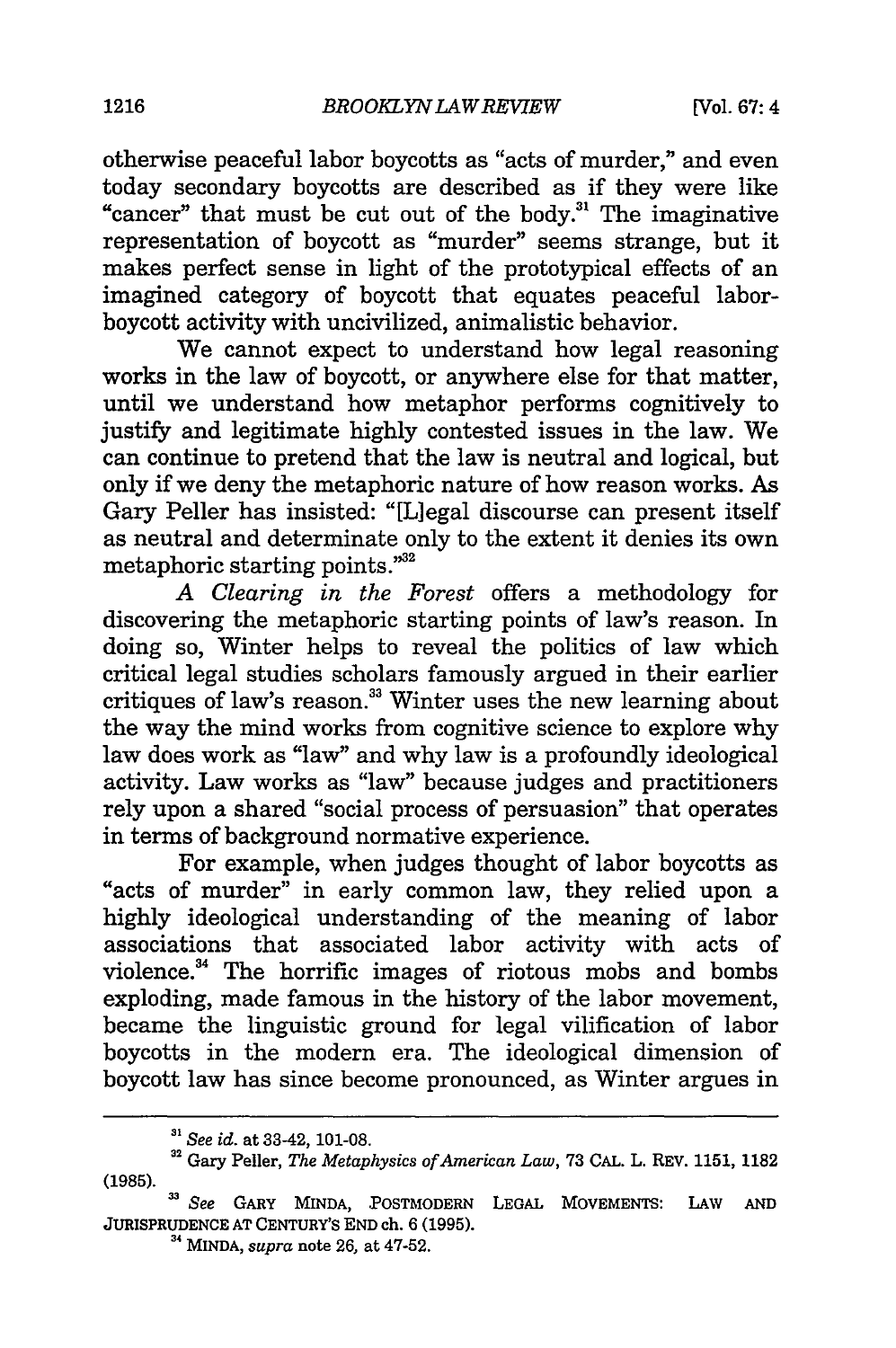his book,<sup>35</sup> precisely because "judges are [today] acting in good faith, unaware of the normative entailments of the conceptual materials with which they work."<sup>36</sup> It is the commonplace nature of metaphoric reason that gives law its ideological content. The imaginative nature of the legal mind, assuming that we can talk of such a thing, is the product of a particular context, a particular culture, and a unique institutional setting. What Winter's text does then is to reveal how the socalled rational modes of legal analysis are in fact the product of a highly selective legal imagination that has developed out of the ground of its own institutional, cultural, and personal experiences.

## III. REPTILES IN THE WEEDS

In reading the William James story about his experiences in the forest of North Carolina mountains, I am reminded of what Justice Stevens had said about the dangers of the forest. To quote Justice Stevens: "A court must be wary of claim that the true color of a forest is better revealed by reptiles hidden in the weeds than by the foliage of countless freestanding trees."<sup>37</sup> This quote was used by Justice Stevens to explain the pitfalls of using case precedent to explain the legal meaning of boycott. Justice Stevens explained that the word "boycott" was like the word "conspiracy," in that, in the law, it had a chameleon-like nature; these words were capable of changing its meaning from context to context.<sup>38</sup> Once we begin to focus on context as a ground for ascertaining the meaning of things, we begin to run into the same interpretative problems that judges and lawyers face on an everyday basis in their attempt to apply the law to "facts." The same imaginative structures that enable judges to apply laws in surprisingly new ways renders the entire ground of context like quick sandregularity of law can be swallowed up at any moment by surprisingly new ideas about the facts and context.

WINTER, *supra* note **6,** at **331.**

*<sup>&</sup>quot;Id.* at 331.

**<sup>37</sup>**NAACP v. Claiborne Hardware Co., 458 U.S. **886,** 934 (1982).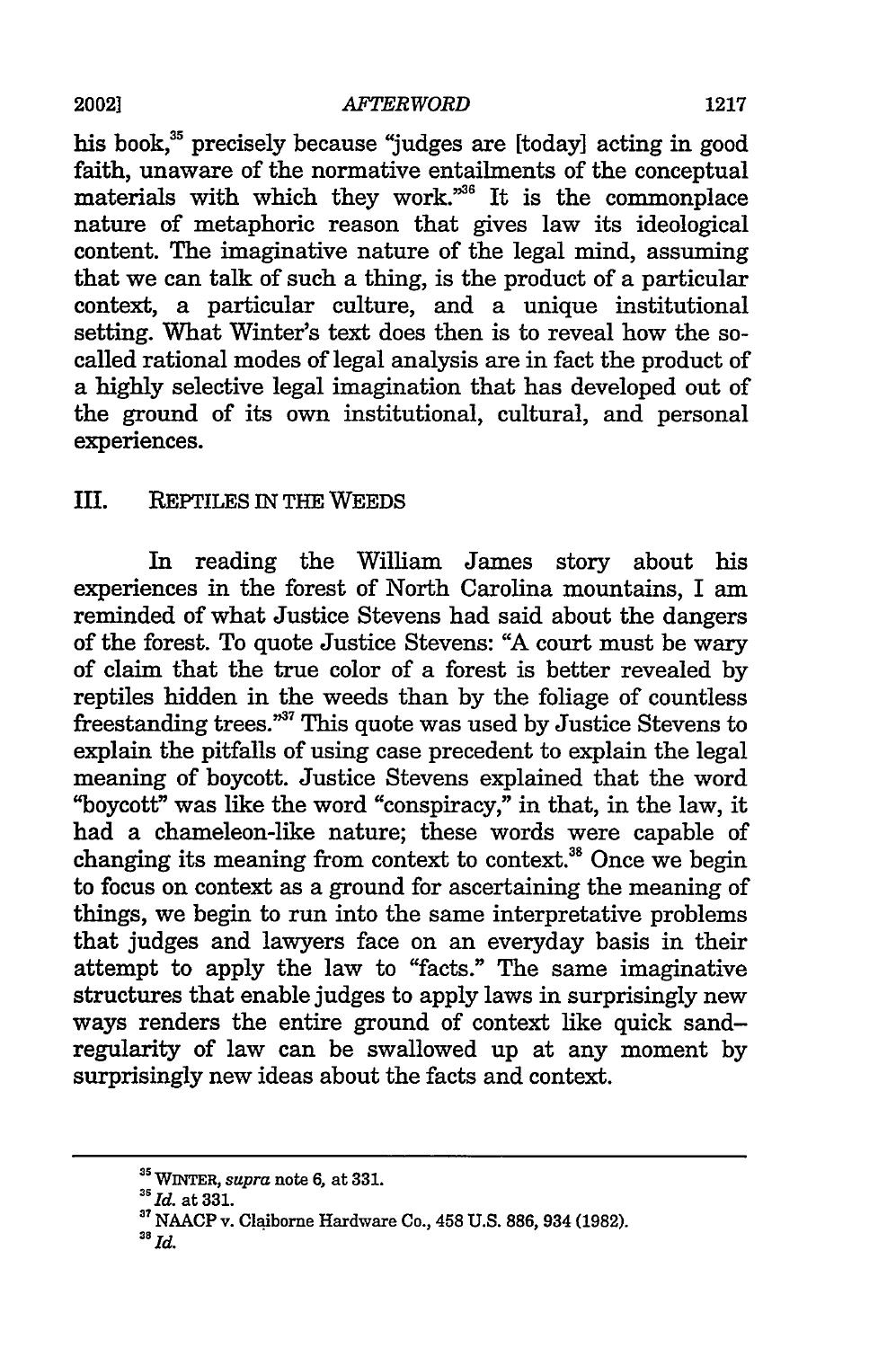Consider, James's story about the "clearing" that had been cut into the forest of the North Carolina mountains that initially caught his attention and imagination. In observing those clearings, James learned to understand how meaning was contingent upon the actions of the people who cut the coves into the forest. However, that same context may conceal a long lost meaning that has since been repressed in the imagination of the people now living in the coves. Maybe William James should have reflected more on how the land that the mountaineer cleared came at the expense of Native Americans who were driven from the forest. Their cognitive imagination has been wiped clean from the landscape. Maybe their blood and lost culture is one of the reptiles hidden in the forest that Justice Stevens warned us about. The reptile is always there hiding in the weeds and waits to be discovered by the eye of an imaginative observer. Once discovered, the reptile comes out of the weeds and we are faced with new and possibly dangerous interpretative accounts. We have largely forgotten the ground that was once the world of another culture because our law and its reason no longer provide us with a means for discovering knowledge of that world. We should be wondering if there are other reptiles hidden in the forest. *A Clearing in the Forest* reminds us that unless we get beyond the sedimentations of meaning we have created with our human imagination, we will, as Winter explains, "remain prisoners of the social field-the very clearing in the forest-that we ourselves have made."<sup>39</sup>

The problem is that the legal mind is wedded to a sedimented legal culture that is ideologically structured to persuade us that reason in the law works like a machine to logically manufacture outcomes or results. The ideology of the legal culture also creates its own imaginative world for dealing with the complexities of life. The legal culture thus motivates us to think of the judge as a neutral decision maker who logically follows the rules laid down. Ironically, the legal culture cements the view of legal reasoning as constraint in the minds of judges and lawyers by reference to a host of imaginative metaphors that imagine the rule of law as stable and determinant authority. The cognitive tools used in legal

*<sup>39</sup>* WINTER, *supra* note **6,** at **356.**